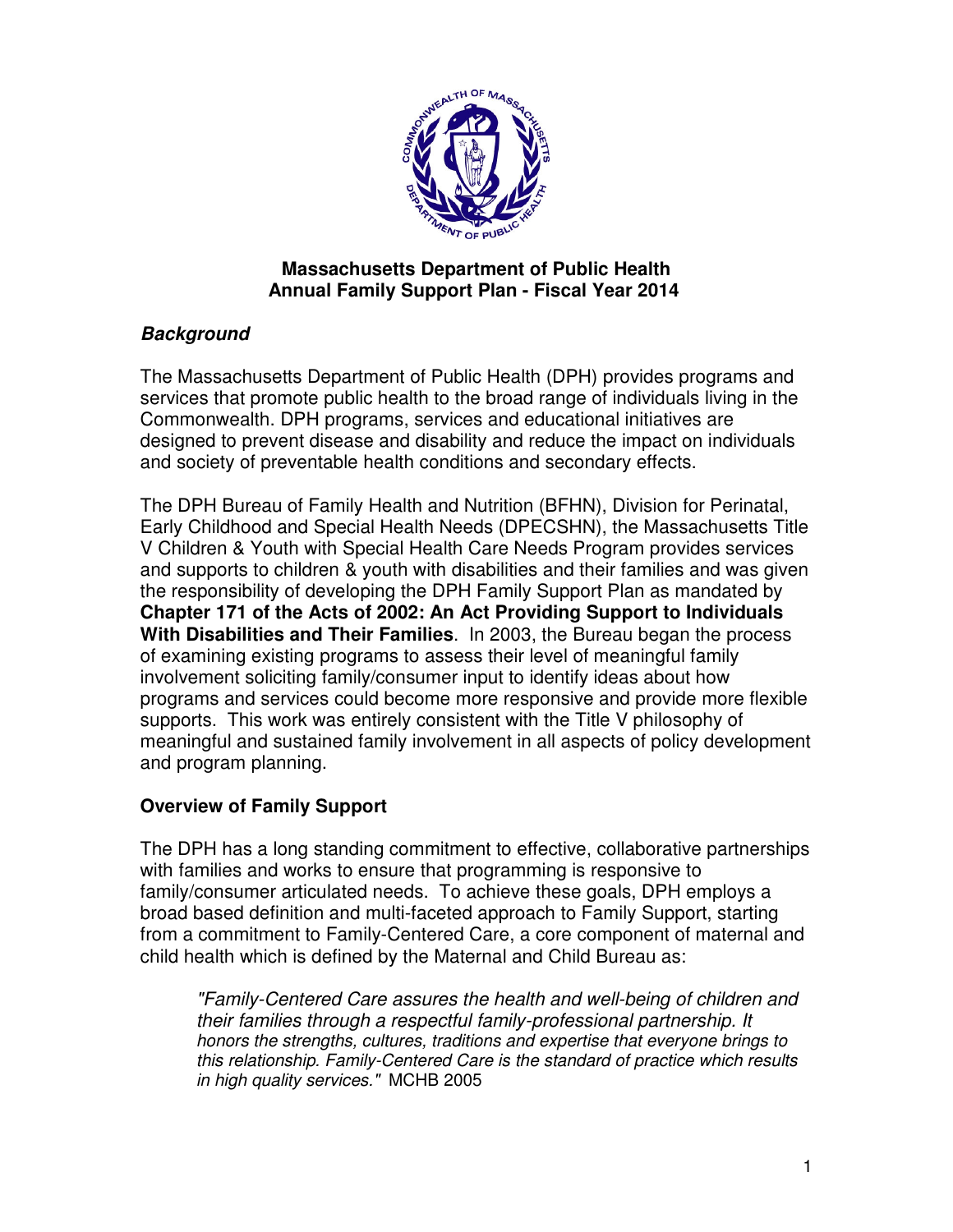In addition, DPH provides a variety of flexible family-identified supports, ranging from a small amount of funding that individual families can use as needed, to skill building opportunities that assist families to become confident, well-informed, active partners in their children's health. DPH programs provide opportunities for family to family support and networking, recreational activities and assistance with accessing community resources.

At DPH, Family Support activities are primarily housed within the Early Intervention (EI) and Children & Youth with Special Health Needs (CYSHCN) Programs and are overseen by the Director, Office of Family Initiatives, which is a senior management position within BFHN. The Director's responsibilities include:

- Ensuring that all staff are aware of, receive information about and know how to work in partnership with families;
- Ensuring that all Bureau initiatives include families/consumers in planning and monitoring activities;
- Developing new and ongoing opportunities for family involvement;
- **Providing training, mentoring, financial and other supports to families** partnering in planning, policy making and program implementation;
- **IDENTIFY 19 Identifying and sharing emerging issues for CYSHCN and their families;**
- Representing BFHN and its commitment to family-centered services in interagency initiatives;
- Representing BFHN and its commitment to family-centered services with other organizations on the state and national level; and
- **Providing the "family voice", both personally and via inclusion of other family** members and family organizations, in Bureau and Department activities

## **Process for obtaining "substantial consultation" from families regarding flexible support needs**

Substantial consultation to inform the DPH, Family Support plan for FY 14, was gathered in a variety of ways based on meeting families where they were at. The questionnaire (attached) was distributed at the Universal Newborn Hearing Screening Program Family Forum, at the annual Federation for Children with Special Needs conference, the Massachusetts Early Intervention Consortium Conference and at regional and local meetings, support groups and outreach events by staff of Family Initiatives projects. In addition, based on input from our parent staff about "where are the families, and how do they access and give information," a decision was taken to send the information gathering tool to all families who had received Care Coordination services from January 2012 through April 2013. This came to over 600 families. Other DPECSHN program staff all include questions about services and supports in their regular contacts with families. The methodology outlined above ensures that consultation reflects the geographic, linguistic, ethnic, cultural and socio-economic diversity of the state.

For the FY 14 plan, the Family questionnaire used to gather input to inform the DPH Chapter 171 Plan was available in English, Spanish and Portuguese electronically and as a paper version. Over 150 families completed this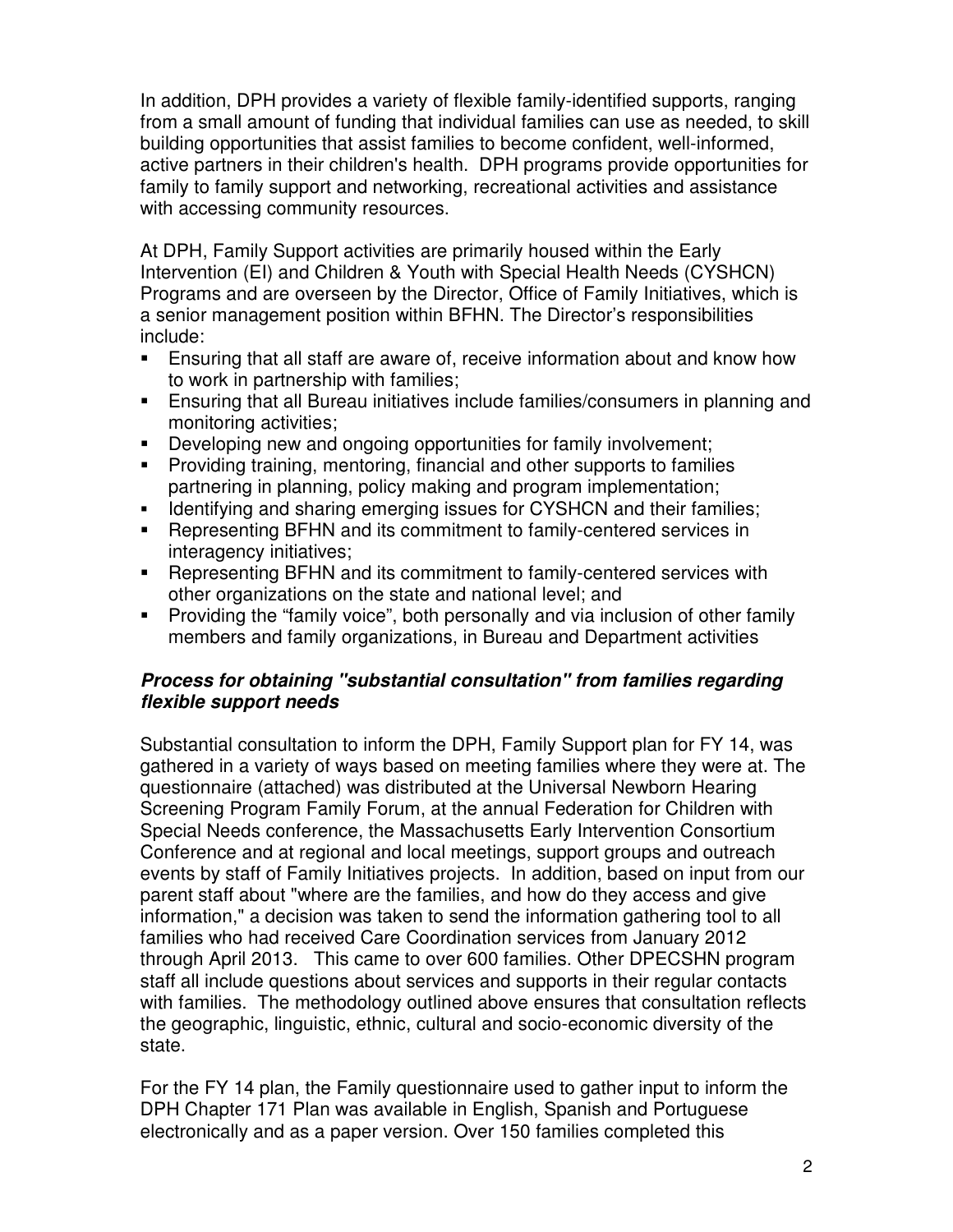information gathering tool. Additional information was obtained as families shared their thoughts and needs with Care Coordinators and staff on the Community Support Line and the Family TIES Program.

Families were asked about unmet and under-met health needs, whether or not their children received care in a Medical Home, if they received information and support for health related transition, if they knew about community resources and parent-to-parent support opportunities and if they had made any preparations for emergency situations. Again this year, respondents had the chance to let DPH know their primary sources for health-related information.

Results of this substantial consultation identified a number of areas of unmet needs. Among families for whom English is not their first language, there continues to be gaps in access to culturally and linguistically competent therapists and other health care providers. As has been the case in past years, many of the issues raised by families go beyond the DPH purview. Well over 50% of respondents cited needs for respite care for older children & youth, assistance in working with educational systems, and access to behavioral health resources.

DPH/DPECSHN will continue to work collaboratively with sister state and community agencies to address these concerns, enhance existing partnerships and seek new opportunities for systems improvements.

# **Focus Areas**

Substantial consultation activities for FY 14 indicate that many families are looking for assistance with emergency preparedness for their children with complex medical needs, information about public benefits and changes that occur at different points in their children's lives and access to information about medical home and how to share this knowledge with their children's primary care providers.

#### . **Family Empowerment and Family Leadership Development Activities**

## Current and On-going Activities:

At DPH, family empowerment and family leadership activities are integrated and are offered in the following ways:

- Participation in policy development, program planning, implementation and evaluation coupled with skill building opportunities that assist families/consumers to comfortably and effectively participate.
- **Participation in the MCH Block Grant process, from needs assessment to** priority setting, to implementation.
- The Early Intervention Parent Leadership Project (EIPLP). This parent designed and staffed project reaches families whose children are enrolled in EI offering skill building for leadership and lifelong advocacy skills development. Through the EIPLP, DPH offers a variety of opportunities that assist families to take on roles across the early childhood and special health care needs systems of care. Parents are encouraged and supported to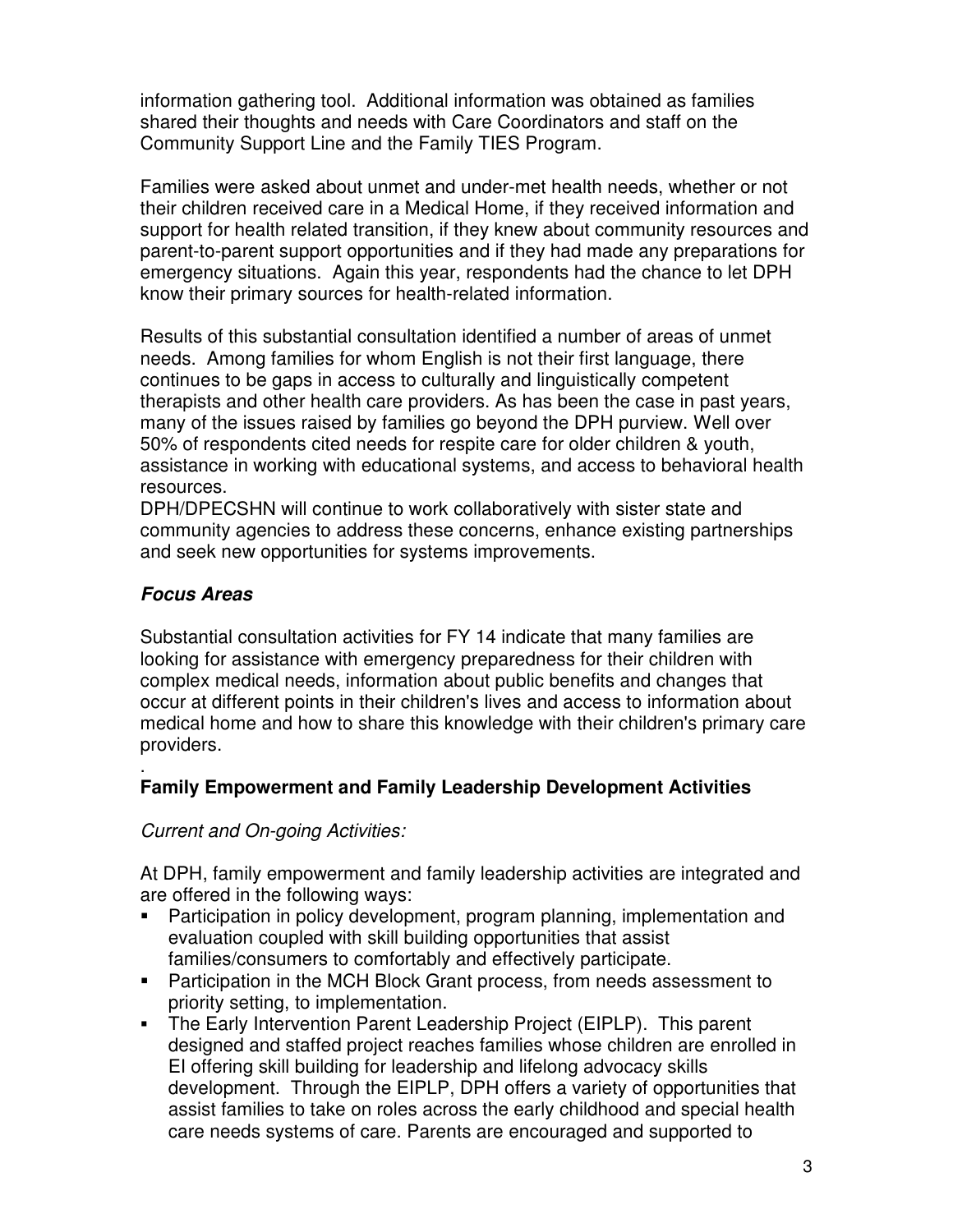partner with their own EI programs, at regional early childhood events; on the state level as advisors to the DPH; as members of the federally mandated Interagency Coordinating Council (ICC) and nationally to share information about Massachusetts and to learn and bring home information from other states about ways that families can impact and help define services systems.

- Family TIES (Together in Enhancing Support) the statewide Information and Referral network for families of CYSHCN and their providers. Family TIES staff, who are all parents of children with special health needs, are located in each of the DPH regional offices which give them familiarity with local resources. Family TIES also serves as the Massachusetts Parent-to-Parent program, an affiliate of P2P USA, connecting families with similar life circumstances and as the Early Intervention Central Directory. Families who access services from Family TIES are offered opportunities to become advisors to DPH and to take on roles within DPH programs and other public policy venues. Training, mentoring and financial support is available to these families.
- Care Coordinators, Community Support Line and Family TIES staff guide families through service systems and support them to learn about and share information on public programs, eligibility requirements and "who to call."
- Collaboration with other family organizations such as the Federation for Children with Special Needs, Mass Families Organizing for Change and Mass Family to Family Health Information Center to share training and skill building opportunities.
- Contracts with Community Health Centers and community-based primary care practices to implement Medical Home activities. A requirement of each contract is the establishment of Practice Improvement Teams that include family members who receive training and support and a stipend for their participation.
- Families are regularly surveyed about support needs, best uses of flexible funds and skill building needs through the Office of Family Initiatives, Community Support, Care Coordination and Regional Consultation Programs. These programs also provide training and skill building opportunities for families to grow their leadership and advocacy skills.

New Initiatives:

- Develop a variety of sources to share information about programs, policy and opportunities for family engagement. These include continuation of the Family Leadership Training Institute for emerging family leaders, and a CYSHCN Face book page.
- Utilize the DPH/CYSHCN website to disseminate resources for families around public benefits and medical home that can be shared with providers.
- Develop a plan, identify resources and provide supports to assist families with emergency preparedness.

# **Family Support Resources and Funding**

Current and On-Going Activities: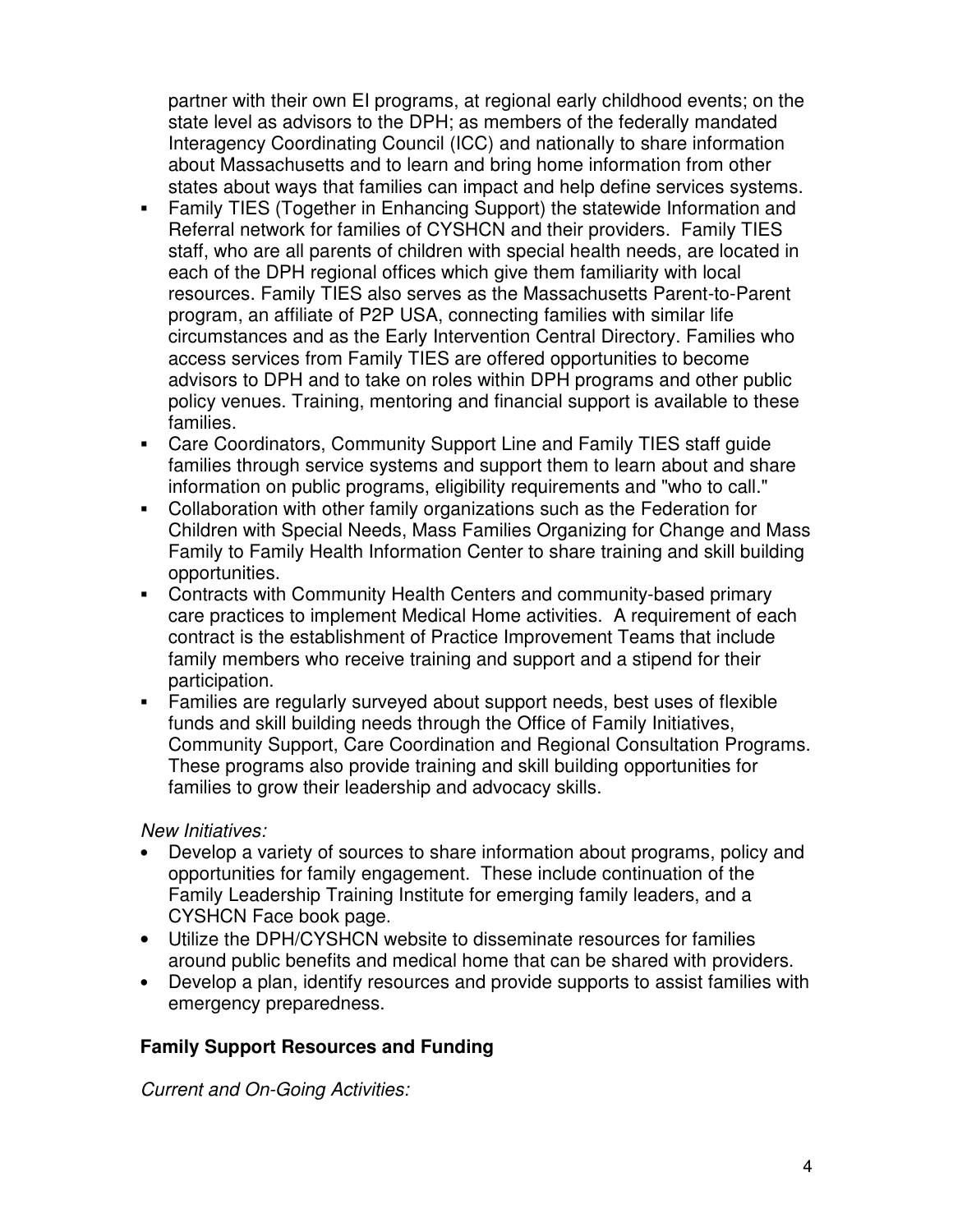### **Direct Service Programs**

Family support activities continue to focus on skill building and leadership development at the community level, production and dissemination of informational materials, assistance in forming local support groups and expansion of the statewide Parent-to-Parent program. This program trains volunteer parents to offer telephone support to families with similar life experiences. To date, in FY 13, 56 Parent-to Parent matches have been made. There are over 295 trained support parents including Mandarin, Cantonese, Haitian Creole, Portuguese, Spanish and Vietnamese speakers.

CYSHCN direct service staff provides information about and referral to resources, public benefits and navigating the health care system. If families need information and support from other agencies, staff assists them to identify which agency would have primary responsibility for their presenting issue and facilitates connections with these agencies. CYSHCN programs work to support families whose children have complex special health needs experiencing critical life/health events.

BFHN maintains a toll free Community Support Line available to families of CYSHCN and their providers. In FY 13, the Line received 1246 calls of which 677 were from families. Social workers on the line offer information about state wide resources and public benefits and make referrals to Care Coordination for eligible families. An additional toll free line staffed by Family TIES Parent Coordinators provides information about local and community resources and responded to over 2500 calls from families in FY 13.

### **Medical Home**

DPECSHN continues to promote the spread of Medical Home within communitybased pediatric practices. CYSHCN Program worked collaboratively with the CHIPRA project (Children's Health Insurance Program Reauthorization Act) to place DPH Care Coordinators in 13 selected practices, whose primary patient population is ensured by Mass Health. Family members are recruited and mentored to work on practice improvement projects at each site. These family consultants receive a stipend for their time and share their knowledge with other families.

### **Mental Health**

Project Launch - utilizes a team of professional and parent partners to embed understanding of early childhood mental health into medical homes. DPECSHN maintains a focus on social emotional wellbeing both internally as a performance measure, through the MECCS (Massachusetts Early Childhood Comprehensive Systems Project) and through cross agency work to build capacity at the community level within child care programs and at state and community agencies to raise awareness and to support children with behavioral health needs and their families.

### **Down syndrome**

Chapter 126 of the Acts of 2012, named DPH to provide families receiving a pre or post natal diagnosis of Down syndrome, "up-to-date evidence-based, written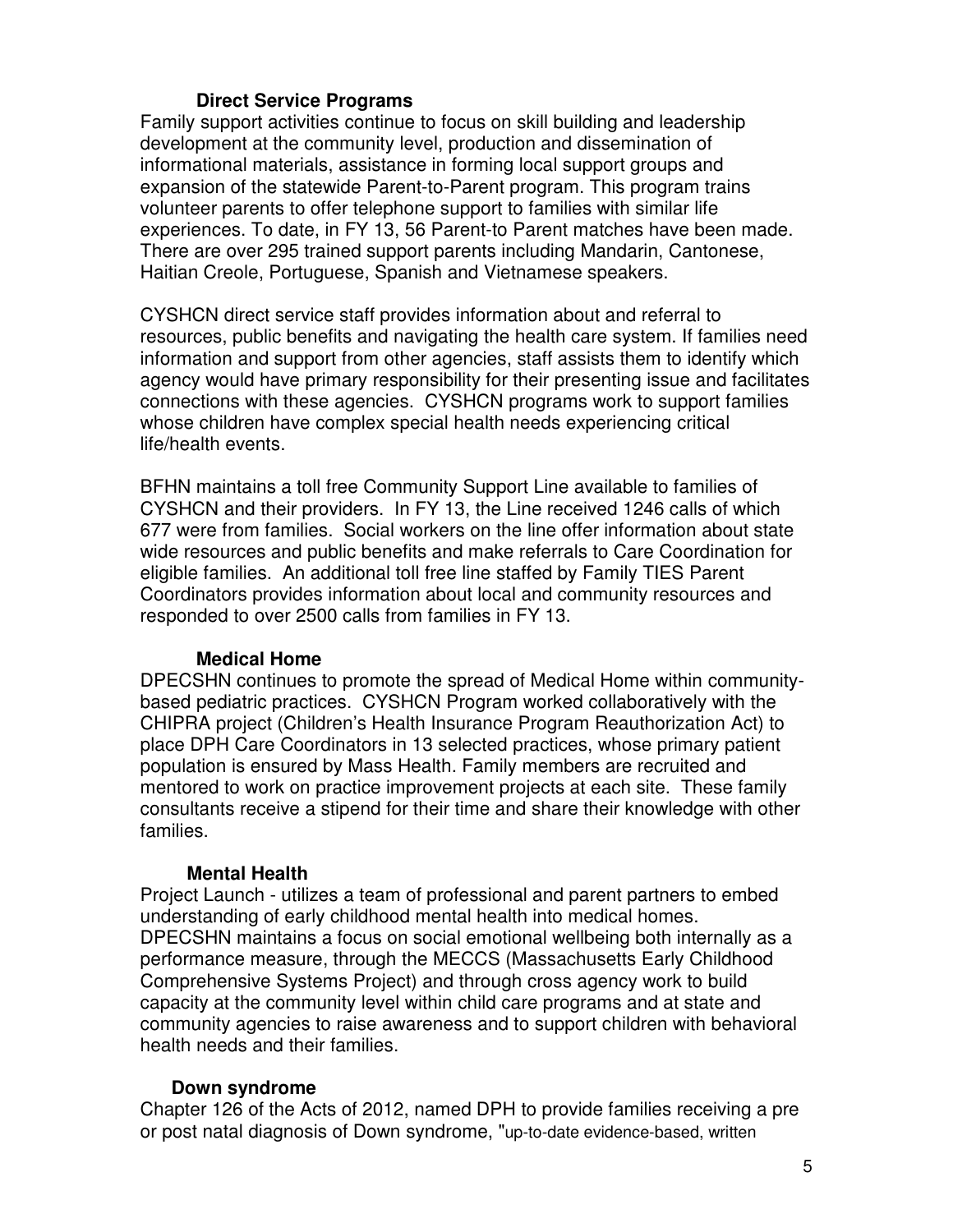information." In response to this mandate DPH has created, in collaboration with the Mass Down Syndrome Congress, a website with resources for families and providers - www.mass.gov/dph/downsyndrome - containing information about medical, educational, developmental, clinical and support options.

#### **Program Supports**

Family support initiatives are provided by six statewide Early Intervention Regional Consultation Programs (RCPs). To date, respite has been offered to 293 families. RCP staff provides training and on-site consultation to centerbased and family child care programs and to public preschools to support the inclusion of over 200 children, 0-5 with complex medical needs.

MASSTART (Massachusetts Technology Assistance Resource Team) - DPH contracts with agencies across the state to provide consultation to school personnel and families to support the inclusion of children assisted by medical technology in public schools.

MassCARE (Massachusetts Community AIDS Resource Enhancement) provides medical, care coordination and family & youth support and training to individuals living with or affected by HIV-Aids.

The Universal Newborn Hearing Screening Program (UNHS) provided support and information to over 2150 families whose children either did not pass or missed their initial hearing screening. Of 176 infants diagnosed with hearing loss, 138 of them were enrolled in Early Intervention.

An MOU (Memorandum of Understanding) allows DPH to connect families to the Mass Commission for the Deaf and Hard of Hearing (MCDHH) which is able to provide additional supports. The UNHS Program employs a parent of a young child with hearing loss as a parent consultant. This consultant makes personal contact with every family whose child receives a diagnosis of hearing loss to offer family-to-family support and community and statewide resources. The Program distributed 89,000 brochures in multiple languages, as well as 198 English and 10 Spanish Parent Information Kits. The UNHS Program has a strong focus on family support activities. In FY13, the Program hosted four events across the state which were attended by over 60 families and their children. The UNHS Program works closely with Family TIES of Massachusetts to provide parent-toparent support. In FY 13, 15 parents of children with hearing loss were trained to be Mentor Parents in the Parent-to-Parent Program.

The Pediatric Palliative Care Program provides services to children with life limiting illnesses and their families. In FY13, 225 children and their families received palliative care services including, pain and symptom management, case management, respite, complementary therapies and bereavement care.

### **Flexible Funding**

In addition to these programs and services, the DPH is able to make some flexible funding available to families to address medical and other health-related needs not covered by other sources. Special funds help eligible families purchase (among other things) hearing aids, medications, assistive technology,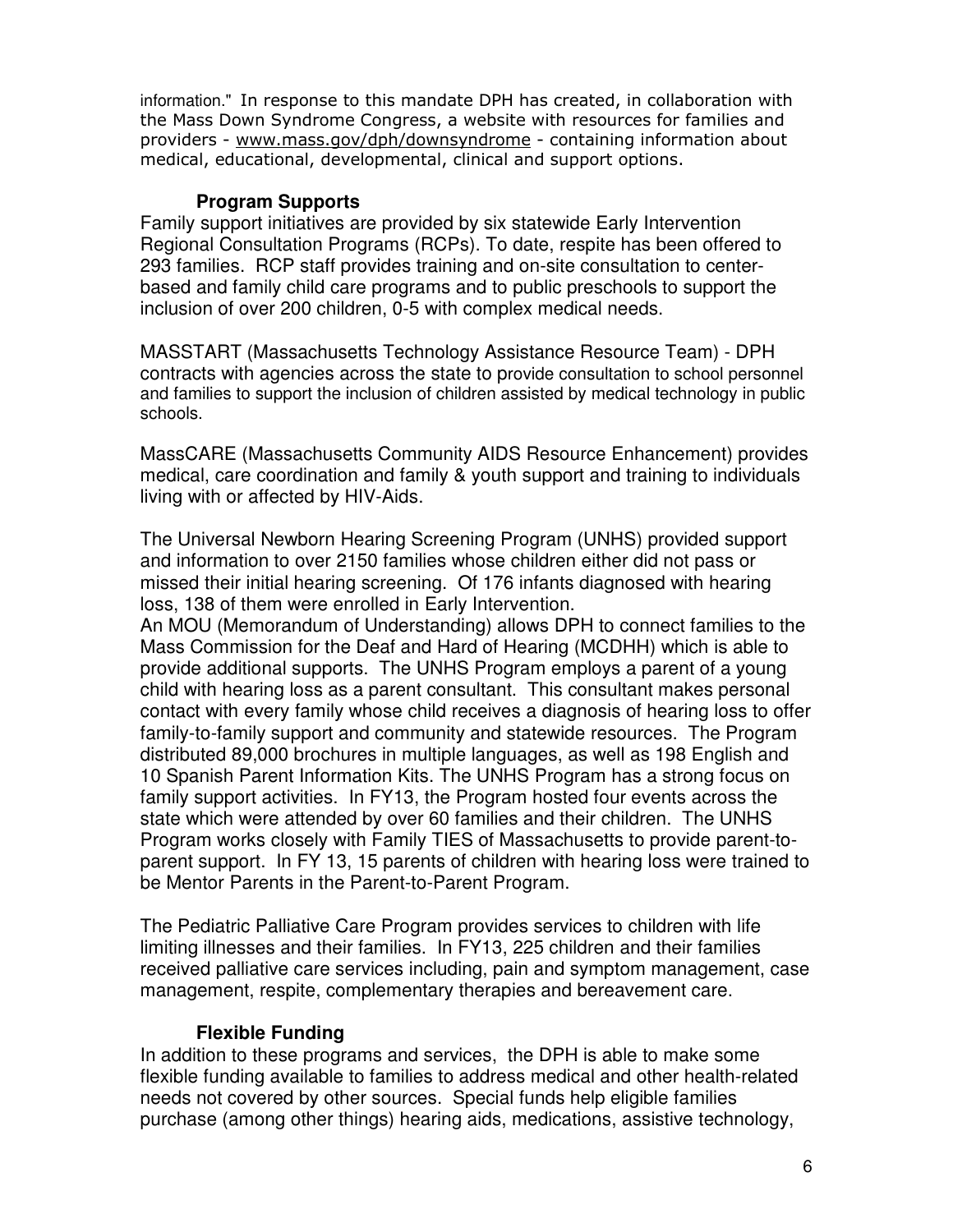respite services, home and vehicle modification and reimbursement for travel expenses incurred for the care of their children with special health needs. Funds are disseminated through DPH vendors and in some cases, from DPH directly to families. In FY13 approximately 800 children and families received over \$2,000,000 in funding from the Catastrophic Illness in Children Relief Fund (CICRF), Care Coordination Family Support funding, RCP respite and family support funding and the Hearing Aid Program for Children. \$110,000 was allocated for family involvement activities across the Bureau including participation in focus groups, proposal reviews, as trainers, community-based projects, attendance at conferences and other skill building opportunities and as participants in the Family Leadership Training Institute.

### New Initiatives:

- A guide to web-based health literacy, developed in collaboration with the Harvard School of Public Health will be available on the DPH/CYSHCN and HSPH/MCH websites.
- Continue to recruit, train and mentor families from diverse cultures to serve as Support Parents and trainers in the P-2-P Program.
- Provide training to DPH Family Advisors to participate in policy development and RFR reviews.

## **Accessing Services and Supports**

## Current and On-going Activities:

The Department utilizes a number of strategies to educate families/consumers about availability of and access to services. Some of these include public service announcements, Early Intervention Child Find, dissemination of Medical Home fact sheets for families and providers, program specific newsletters such as EIPLP's **Parent Perspective** and the MassCare newsletter. The Universal Newborn Hearing Screening Program (253 likes), CYSHCN Program (70 likes) and the EIPLP (175 likes) have active Face book pages which post articles, ideas and links to local, statewide and national sites with interesting and helpful resources for families whose children have special health needs. CICRF, Community Support Line, Family TIES, Care Coordination and Pediatric Palliative Care staff outreach to hospitals, schools and community settings where individuals with disabilities and their families receive services. The DPH Public Benefits Specialist provides training to families and providers across the state and offers technical assistance through a toll free number and at in-person trainings. In FY13, 29 parents received personalized TA and training from this Specialist. Staff from Early Intervention, Care Coordination, Community Support Unit and Family TIES continued their collaboration on a series of statewide public benefits and informational meetings for families and professionals to disseminate information about available services and supports. Community Support Line, Family TIES and EIPLP all maintain toll free numbers. Family TIES and EIPLP also host web-sites and list servs. To date, 1100 Family TIES Resource Directories, 5500 project brochures in English, Spanish and Portuguese and eight editions - four hard copy and four electronic of the **Parent Perspective**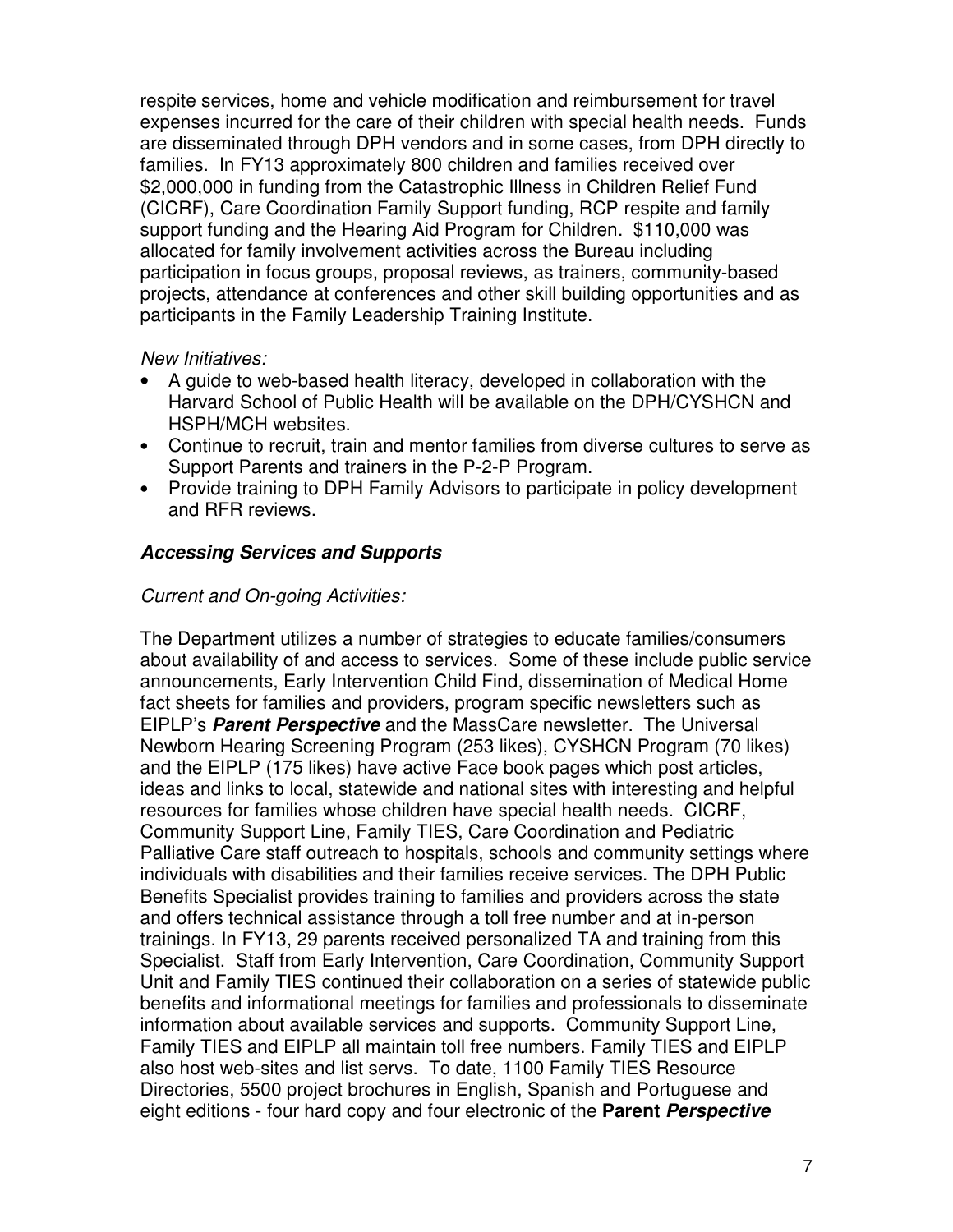have been distributed to families and professionals. These materials are available for down-load on Project websites. In FY 13, PLP staff developed and delivered training and support to families whose children are enrolled in EI to develop their leadership capacity as Parent Contacts at their EI programs. DPECSHN program information, including the Family Support Plan is available on-line at www.mass.gov/dph. There is interactive capability on the DPH website and on DPECSHN project sites for families to offer feedback and suggestions. CYSHCN Program brochures and magnets are widely disseminated and available in English, Portuguese and Spanish.

#### New Initiatives:

- Participants in the Family Leadership Training Institute will identify and implement community based projects to share information with other families and improve systems of care.
- DPECSHN programs will grow their capacity to distribute resources, information and support via social networking.

### **Culturally Competent Outreach & Support**

### Current and On-going Initiatives:

Collaboration with the Office of Health Equity is on-going within the CYSHCN Program. Materials about all programs for individuals with special health needs and their families are available in a variety of languages, including but not limited to: Spanish, Portuguese, Haitian Creole, Russian, Cambodian and Vietnamese. All programs have staff with multiple language capability and have access to interpreters. DPH hires and/or contracts with individuals who are bilingual, bicultural and familiar with the culture and customs of families who utilize our programs. Outreach initiatives, designed to build relationships and reduce health disparities take place with community-based organizations where ethnically, linguistically and culturally diverse individuals and families receive services and are comfortable. These include community health centers, WIC offices and family organizations. The Family TIES Project contracts with native Spanish and Portuguese speakers to respond to requests for information and referral, and Parent-to-Parent matches. As part of a major focus on outreach to underserved groups, Family TIES staff works with a number of community based organizations, including the Somali Development Centers in Holyoke and Boston, SCAN 360 serving the Hispanic population in Springfield, the Vietnamese Community Centers in Boston and Worcester and Haitian Community Center in Boston, sharing information about community resources and the availability of flexible family supports.

The EIPLP hosts families to attend the annual Massachusetts Early Intervention Consortium Conference. In FY 13, close to 1/3 of families attending the Conference were from diverse communities.

Specific training about organizing complex and multiple records, emergency preparedness and building community are available in Spanish, Portuguese,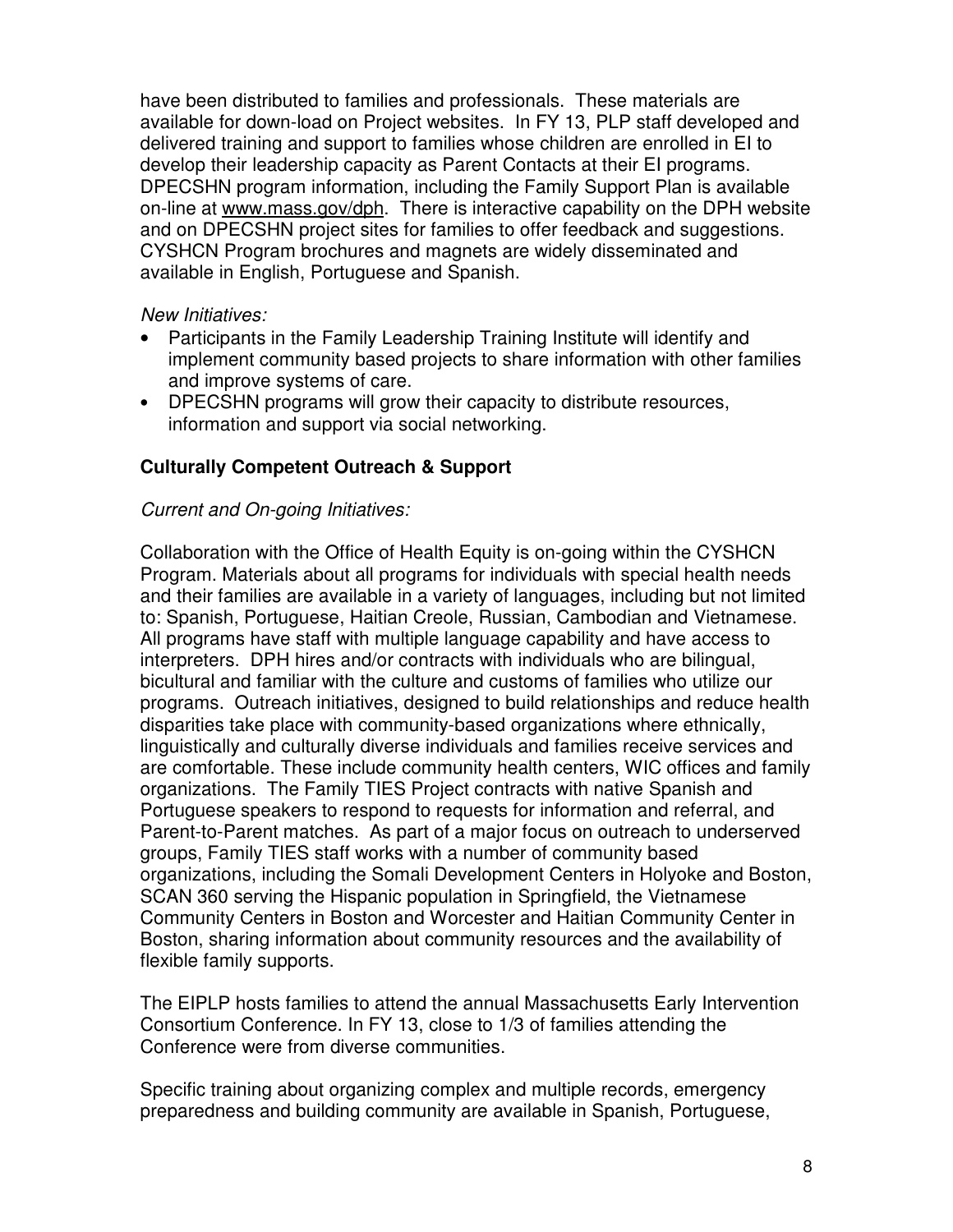Chinese and Vietnamese. The EIPLP newsletter lead article and updates on the EI Family Survey are translated into Spanish in each edition. TTYs are in place in all DPH regional offices. DPECSHN programs continued to utilize the Office of Health Equity telephonic interpreter services line.

## New Initiatives:

- Engagement of families from culturally and linguistically diverse communities to serve as Advisors to DPECSHN.
- Support for diverse families recruited from CBOs to take part in Block Grant planning and review.

# **Interagency Collaboration**

## Current and On Going Activities:

- Participation in interagency efforts to build a cross agency integrated data system - Awaiting funding for implementation.
- Completion of Interagency Memorandum of Understanding (MOU) Concerning Early Childhood Programs. The document replaces the 1994 Interagency Agreement on Transitions and reflects a cross-systems approach to strengthening collaborations for developing local and/or regional agreements (local MOUs) to enhance services for young children and their families.
- 6 state agencies serve on the Steering Committee of the Massachusetts Home Visiting Initiative led by DPH
- Participation in the Early Childhood State Advisory Council.
- Participation on the State Special Education Advisory Board to share information about children with special health needs in public schools.
- Collaboration with DEEC to train and place mentors in child care settings to support physical activity and nutrition to combat childhood obesity.
- Interagency Coordinating Council, a federally mandated council that advises and assists the DPH as lead agency for the MA Early Intervention System in planning, implementation and evaluation of EI services. The ICC is made up of family members of children who receive or have received EI, representatives from state agencies, early intervention programs, higher education, and other interested organizations serving young children and their families.
- Collaboration with the Mass Commission for the Deaf and Hard of Hearing to make early connections for families with children diagnosed with hearing loss
- Participation in the Children's Vision Massachusetts Advisory
- Regular collaboration with the Coordinated Case Management Program

## New Initiatives:

• Participation on a cross agency working group of Early Childhood leaders working to enhance the system of mental health care available to young children and their families.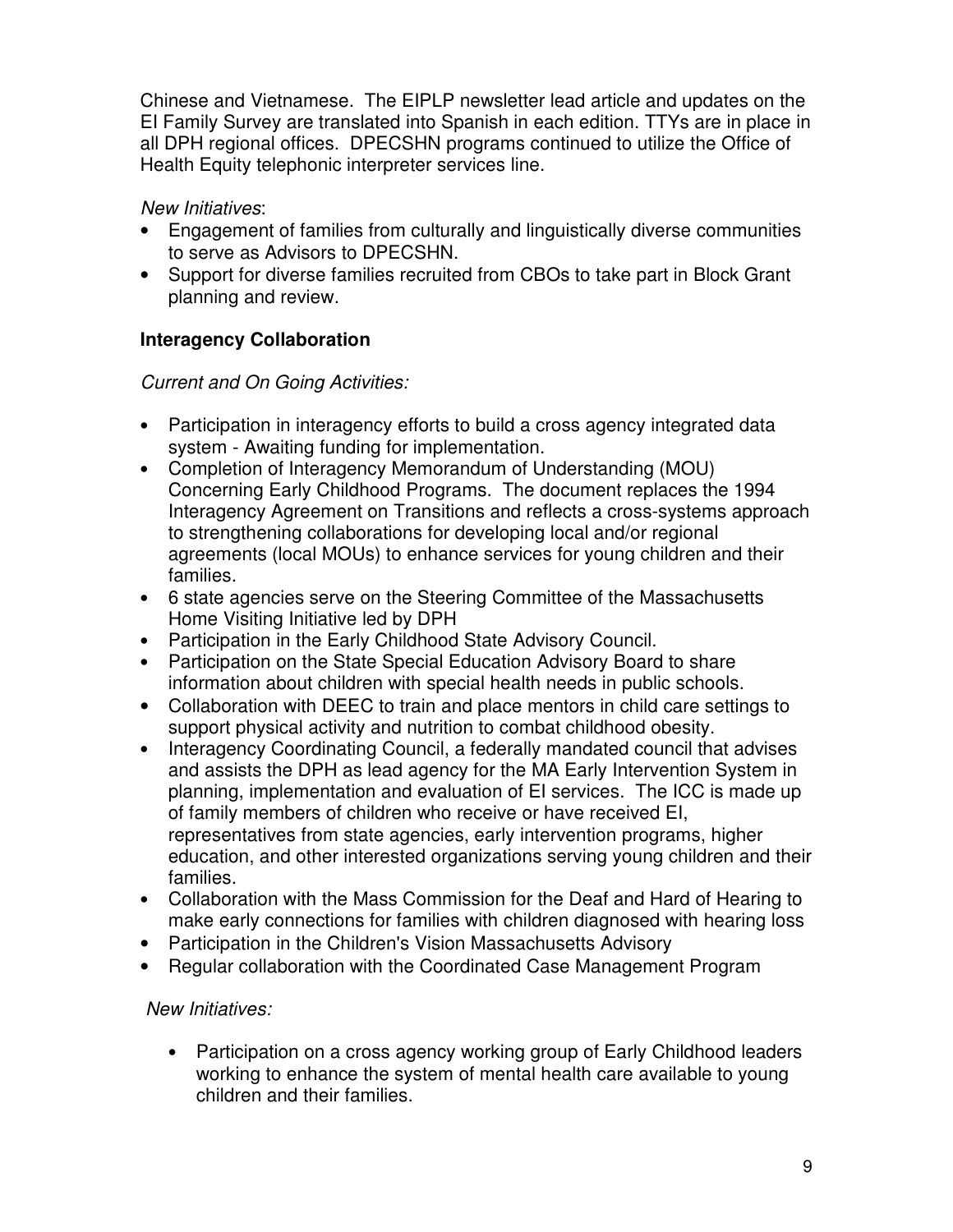- Development of a Toolkit for clinical sites to embed mental health knowledge and supports into the medical home.
- Leadership of a cross agency training partnership to increase resources to support social-emotional well being of young children and their families and to respond to complex behavioral needs of these children.
- MECCS will develop four part training for providers to support them in their care of young children exposed to trauma and those living with parents with substance abuse, mental health and cognitive and intellectual disabilities.
- Collaboration with the Office of Refuge and Immigrant Health to expand outreach to underserved, culturally and linguistically diverse populations.
- Continuing work with EOE and DESE to promote data sharing to track and evaluate educational and developmental outcomes for children in Early Intervention and the public schools. In FY14, a restoration of funding will allow this activity to continue.
- In collaboration with the Federation for Children with Special Needs work to ensure that families/children participating in activities to share data are supported to provide informed consent to all data sharing.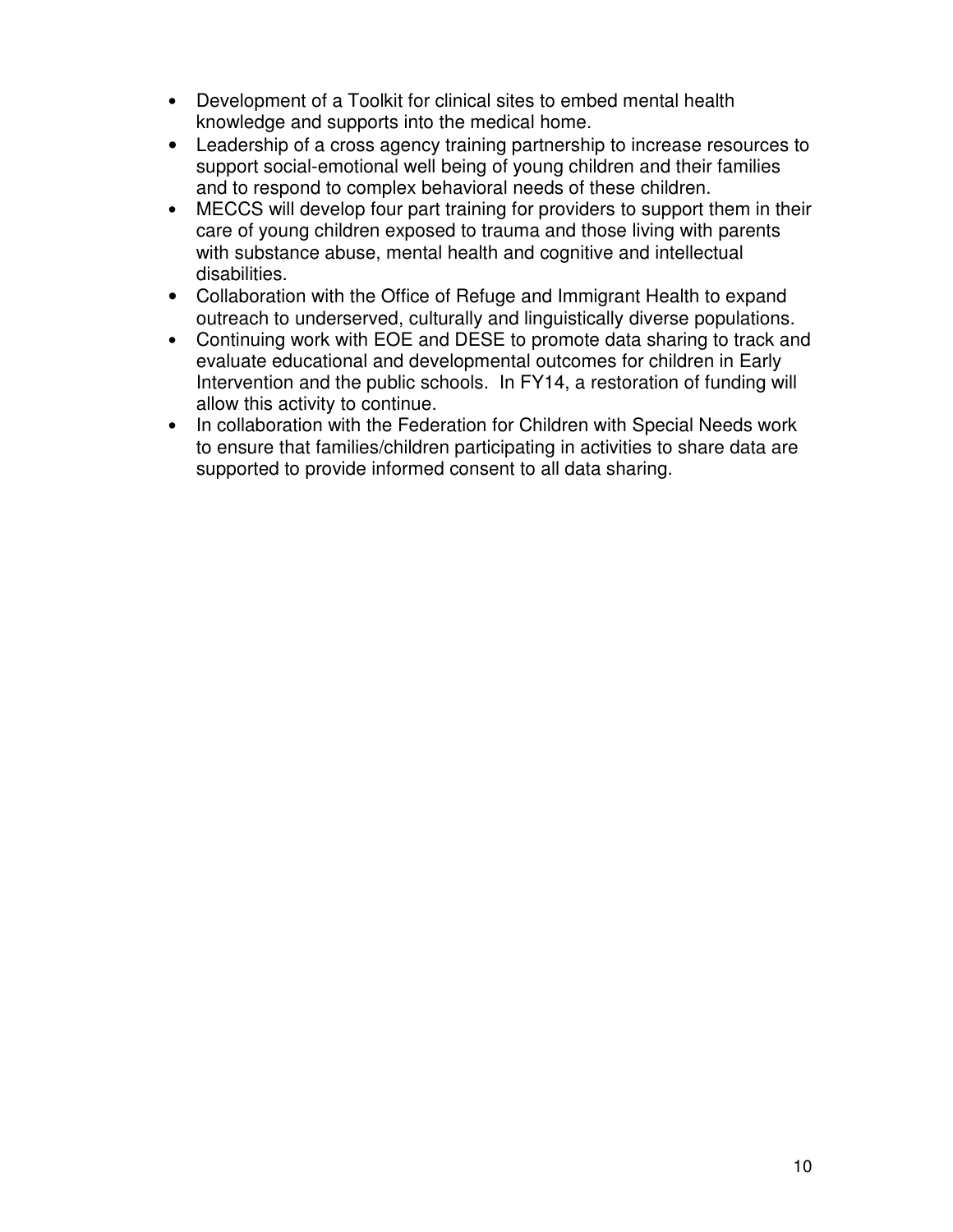### **Department of Public Health (DPH) Chapter 171 Family Support Plan Information-Gathering Survey**

#### *This survey asks about how your child's health care and health related needs are met*

1. Right now, what is your child's/family's most important unmet or under-met **health** need?

\_\_\_\_\_\_\_\_\_\_\_\_\_\_\_\_\_\_\_\_\_\_\_\_\_\_\_\_\_\_\_\_\_\_\_\_\_\_\_\_\_\_\_\_\_\_\_\_\_\_\_\_\_\_\_\_\_\_\_\_\_\_\_\_\_\_\_\_\_\_\_\_\_\_\_\_\_\_ \_\_\_\_\_\_\_\_\_\_\_\_\_\_\_\_\_\_\_\_\_\_\_\_\_\_\_\_\_\_\_\_\_\_\_\_\_\_\_\_\_\_\_\_\_\_\_\_\_\_\_\_\_\_\_\_\_\_\_\_\_\_\_\_\_\_\_\_\_\_\_\_\_\_\_\_\_\_ \_\_\_\_\_\_\_\_\_\_\_\_\_\_\_\_\_\_\_\_\_\_\_\_\_\_\_\_\_\_\_\_\_\_\_\_\_\_\_\_\_\_\_\_\_\_\_\_\_\_\_\_\_\_\_\_\_\_\_\_\_\_\_\_\_\_\_\_\_\_\_\_\_\_\_\_\_\_

|  | 2. Please check the DPH programs you have used in the past 2 years: |  |  |  |
|--|---------------------------------------------------------------------|--|--|--|
|  |                                                                     |  |  |  |

| $\Box$ Care Coordination Program        | $\Box$ Catastrophic Illness in Children Relief     |  |  |  |
|-----------------------------------------|----------------------------------------------------|--|--|--|
| Fund                                    |                                                    |  |  |  |
| $\Box$ Community Support Toll Free Line | $\Box$ New Parents Initiative                      |  |  |  |
| $\Box$ Early Intervention               | $\Box$ Early Intervention Parent Leadership        |  |  |  |
| Project                                 |                                                    |  |  |  |
| $\Box$ Family Initiatives               | $\Box$ Early Intervention Partnerships Program     |  |  |  |
| $\Box$ Family TIES*                     | $\Box$ Regional Consultation Program               |  |  |  |
| $\Box$ F.O.R. Families Program          | $\Box$ MASSTART                                    |  |  |  |
| $\Box$ Pediatric Palliative Care        | $\Box$ Universal Newborn Hearing Screening Program |  |  |  |
| $\Box$ Medical Review Team              | $\Box$ Hearing Aid Program for Children            |  |  |  |
| $\Box$ MassCARE                         | $\Box$ SSI & Public Benefits Training &            |  |  |  |
| Assistance                              |                                                    |  |  |  |
| Other                                   | $\square$ None                                     |  |  |  |

*\*A DPH funded project of the Federation for Children with Special Needs*

- 3. Have the services and supports you received from the DPH been family-friendly and easy to access?  $Yes \t No \t I have not used any DPH services or$ supports\_\_\_\_
- 4. Do you have suggestions about how DPH could make services more family-friendly and easy to access? Describe:

\_\_\_\_\_\_\_\_\_\_\_\_\_\_\_\_\_\_\_\_\_\_\_\_\_\_\_\_\_\_\_\_\_\_\_\_\_\_\_\_\_\_\_\_\_\_\_\_\_\_\_\_\_\_\_\_\_\_\_\_\_\_\_\_\_\_\_\_\_\_\_\_\_\_\_\_\_\_ \_\_\_\_\_\_\_\_\_\_\_\_\_\_\_\_\_\_\_\_\_\_\_\_\_\_\_\_\_\_\_\_\_\_\_\_\_\_\_\_\_\_\_\_\_\_\_\_\_\_\_\_\_\_\_\_\_\_\_\_\_\_\_\_\_\_\_\_\_\_\_\_\_\_\_\_\_\_

The Department of Public Health works to promote **Medical Home** (*an approach to providing high-quality health care and related services to children and families that is community-based, family-centered, accessible, available and culturally competent).*In a Medical Home, families and providers work together to identify and access the medical and non-medical services that help children and youth reach their full potential.

5. Does your child receive care that meets this definition? Yes No No Not Sure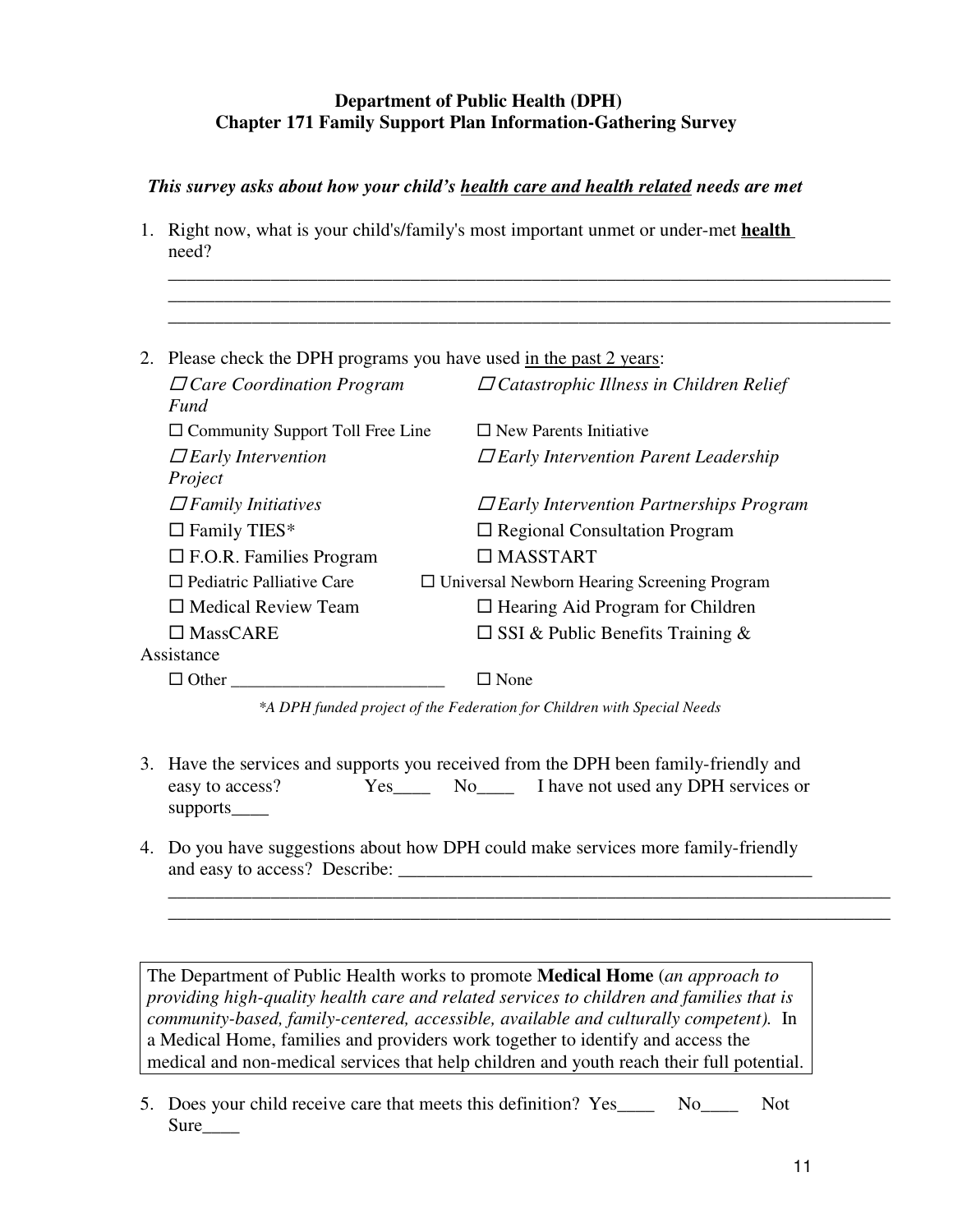- 6. Does your child's Primary Care Provider listen to you and make you feel like a partner in your child's care? Yes No<sub>cometimes</sub>
- 7. [If you answered Yes or Sometimes to Question 6]: Does partnering with your child's Primary Care Provider improve his/her health and quality of life?

Yes\_\_\_\_\_\_\_\_ No\_\_\_\_\_\_\_ Not

Sure\_\_\_\_

#### *-OVER-*

The Department of Public Health works to support youth, families and providers around Health Transition. **Health Transition** includes moving from pediatric to adult health care providers and learning how and beginning to take greater responsibility for one's own health care.

#### **If your child is 14 or older, please answer questions 8, 9 and 10. If your child is under 14, go to question 11.**

8. Has your child's primary care provider talked to you and your child about Health Transition?

Yes No Not Sure

- 9. Has your child begun to learn how to manage her/his health needs? Yes No<sub>l</sub>
- 10. Have you received information about changes in public benefits (e.g. SSI, MassHealth) or legal rights that will occur when your child turns 18? Yes No

**Emergency Planning** can include developing a family emergency plan, preparing a disaster kit, or completing and filing a (911) Disability Indicator Form, among other things.

- 11. Have you done any Emergency Planning for your child and family? Yes\_\_\_\_  $No$ <sub>\_\_\_\_\_</sub>
- 12. If yes, what types of planning have you done? If no, what support do you need to help you prepare for emergencies?

**\_\_\_\_\_\_\_\_\_\_\_\_\_\_\_\_\_\_\_\_\_\_\_\_\_\_\_\_\_\_\_\_\_\_\_\_\_\_\_\_\_\_\_\_\_\_\_\_\_\_\_\_\_\_\_\_\_\_\_\_\_\_\_\_\_\_\_\_\_\_\_\_\_\_\_\_\_\_ \_\_\_\_\_\_\_\_\_\_\_\_\_\_\_\_\_\_\_\_\_\_\_\_\_\_\_\_\_\_\_\_\_\_\_\_\_\_\_\_\_\_\_\_\_\_\_\_\_\_\_\_\_\_\_\_\_\_\_\_\_\_\_\_\_\_\_\_\_\_\_\_\_\_\_\_\_\_**

**\_\_\_\_\_\_\_\_\_\_\_\_\_\_\_\_\_\_\_\_\_\_\_\_\_\_\_\_\_\_\_\_\_\_\_\_\_\_\_\_\_\_\_\_\_\_\_\_\_\_\_\_\_\_\_\_\_\_\_\_\_\_\_\_\_\_\_\_\_\_\_\_\_\_\_\_\_\_ \_\_\_\_\_\_\_\_\_\_\_\_\_\_\_\_\_\_\_\_\_\_\_\_\_\_\_\_\_\_\_\_\_\_\_\_\_\_\_\_\_\_\_\_\_\_\_\_\_\_\_\_\_\_\_\_\_\_\_\_\_\_\_\_\_\_\_\_\_\_\_\_\_\_\_\_\_\_**

#### **Anything else?**

13. Is there anything else you would like to tell us about how DPH can improve health related services?